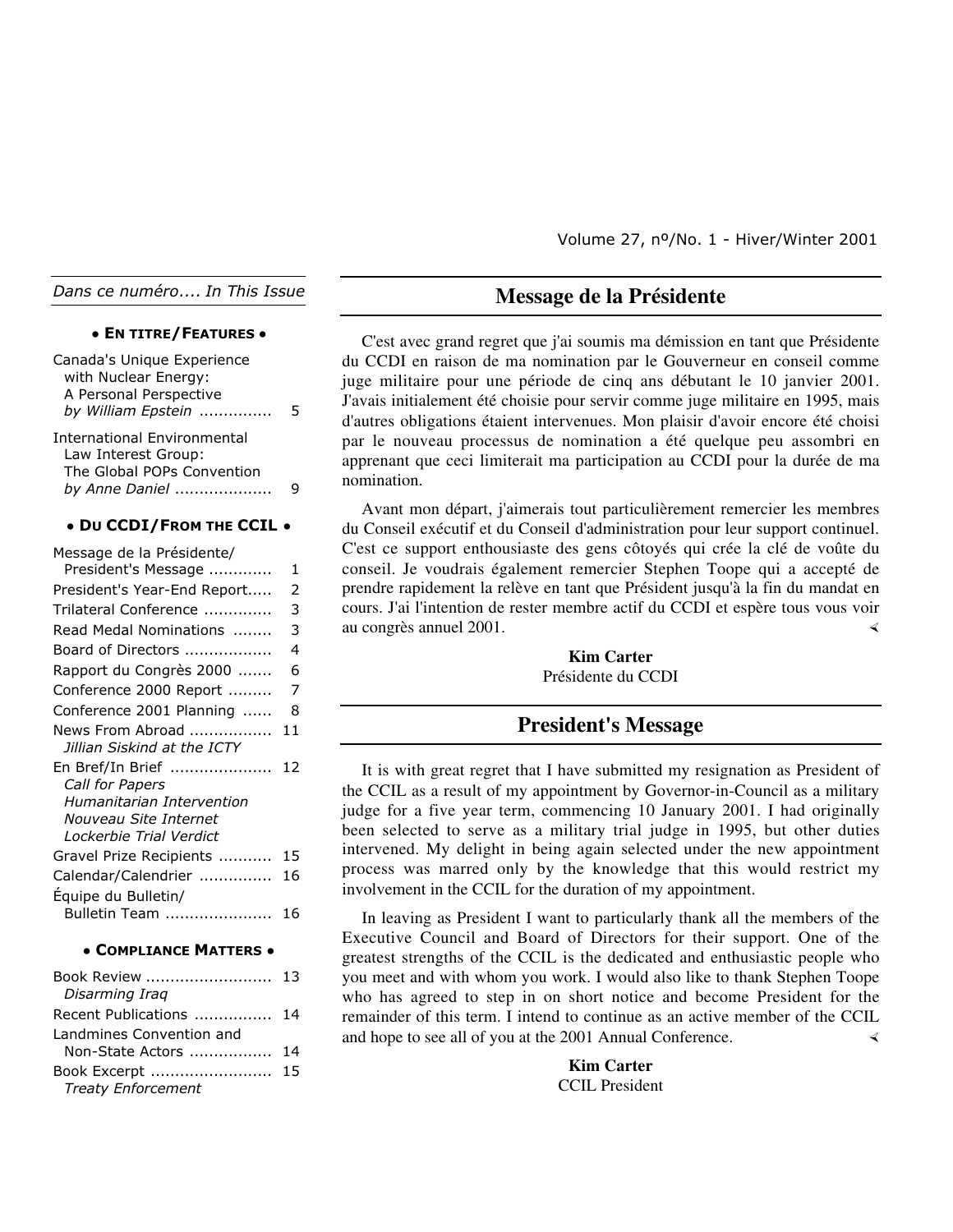## **President's Year-End Report, October 2000**

*Editor's Note: The following is the text of CCIL President Kim Carter's address at the Annual General Meeting of the 29th Annual Conference from October 26 - 28, 2000.*

It is a CCIL tradition that the President make a presentation to the membership at the Annual General Meeting held each year during the CCIL's Annual Conference. This year it is my honour and pleasure to make such a brief presentation, reviewing the successes and challenges of 1999-2000 for the CCIL and looking ahead to 2000-2001 to outline some of the organization's priorities and goals. For those among you who attended the CCIL Executive meeting at the beginning of the Conference, I ask your indulgence for what will be a fair amount of repetition.

In 1999-2000 the Executive decided to put its emphasis on service to the membership. This followed an analysis of the membership survey which was conducted at last year's Annual Conference and early in 2000 through inclusion in the Winter-Spring edition of the *Bulletin*. I have received a large number of compliments about the ever-increasing quality (and quantity) of material in the *Bulletin* over the past year. In addition the CCIL Website has graduated from mere existence into a very useful tool for both members and those interested in international law (potential members!). The credit for this belongs to Robert McDougall, our *Bulletin* editor and Web-Master who has also prepared a Report on CCIL Information Services which outlines a proposed longterm internal and external communications strategy to help the CCIL move decisively into the  $21<sup>st</sup>$  century in that area.

Although not generally considered the most exciting area of activities, administration is nevertheless a vital foundation for any non-profit organization. In 1999-2000 the skills and vision of our Administrative Officer Sonya Nigam have resulted in significant improvements in this area. Our finances are now computerized, much to the delight of both our Treasurer, Cifford Sosnow, and our auditors. We also have our membership information on a database, which allows us to more easily and accurately identify the sources and interests of our members.

One planned activity in 1999-2000 which could not be successfully completed was the CCIL Membership Directory. Unfortunately, despite two solicitations less than half the membership responded with the requested information and the authorization to reproduce the information in a directory and/or on the website. Without the vast majority of members responding in a positive fashion to this initiative we simply cannot produce a useful directory.

As with any non-profit organization, obtaining financing, particularly the funds needed to run the CCIL office and provide day to day administration, member services and publication support, is a constant challenge. We continue to look for new and innovative financing options as governments at every level focus their financing on areas other than administrative support. While accepting that specific projects with clear 'deliverables' are as important for governments as for the private firms which assist the CCIL, without an organization in place those projects cannot be undertaken. This however is an eternal problem.

What lies ahead in 2000-2001 for the CCIL? After discussion with the Executive on Thursday evening a number of priorities have been established which follow the general course set out in the Report on the Future of the CCIL. The top three priorities are:

- 1. Increase membership;
- 2. Establish a long term funding programme; and
- 3. Improve membership benefits.

As the largest non-profit organization in Canada devoted solely to the development and dissemination of international law, the Executive is convinced that there is a large section of the Canadian international law community which, although sharing our interests and supporting our goals, has not yet joined the CCIL. Over the next year we will be attempting to 'target' certain segments of that community and encourage them to join.

A topic of regular discussion over the past several years at Executive and Annual General meetings has been how to overcome the CCIL's chronic funding problems. This year we will be establishing a committee which will tackle this challenge. I would like to thank the brave and energetic people who have already volunteered to participate in this initiative.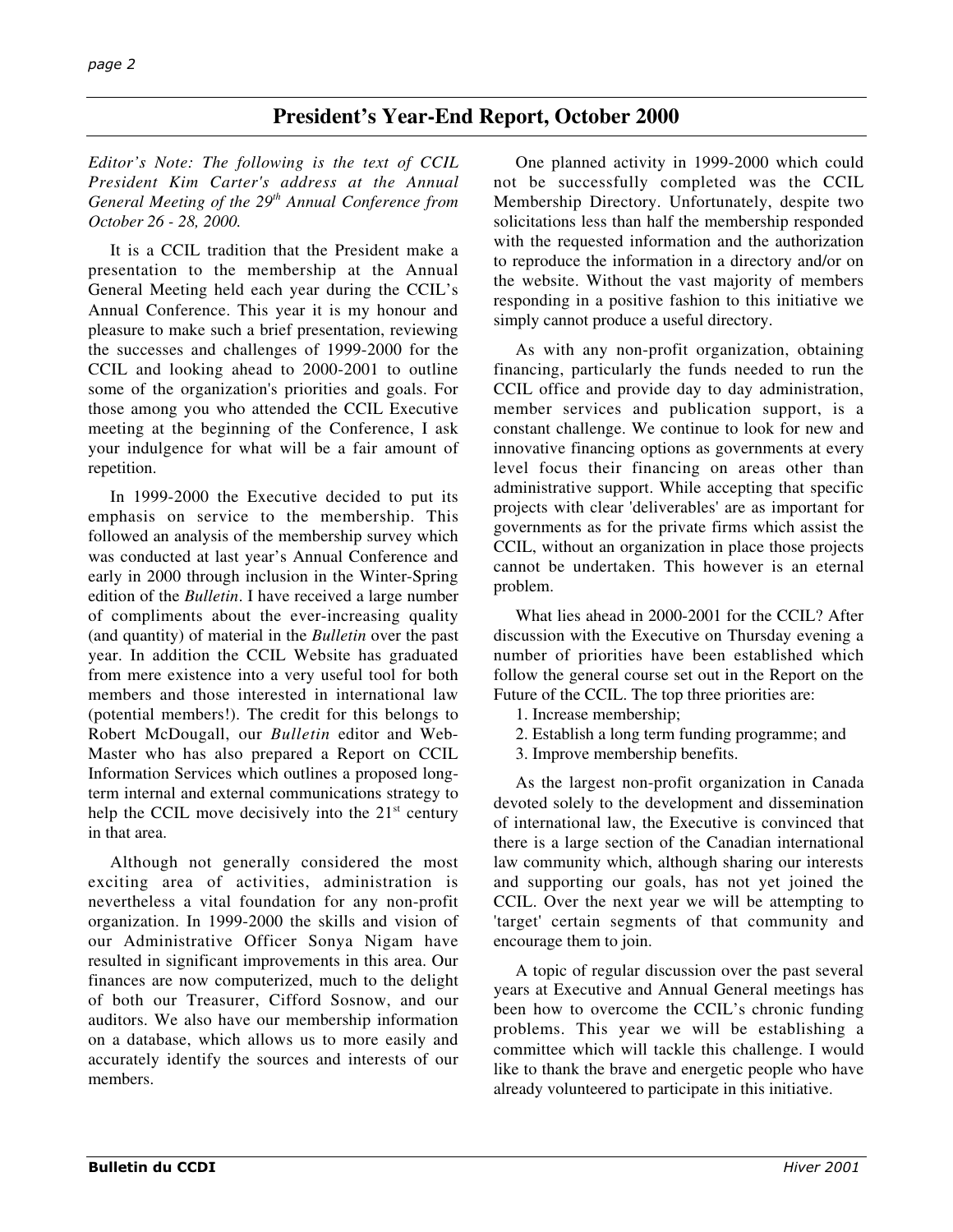To continue to improve the 'benefits' of the *Bulletin* and the Website, a Communications Committee has been established. This committee will provide guidance and support to the Editor and Webmaster.

All of these initiatives can and must rely on the participation of members both in and outside of Ottawa. They are all 'geographically inclusive'. So if any of you are interested in assisting please contact our Administrative Officer, Sonya Nigam, who will

be happy to put the project co-ordinator in touch with you.

I look forward to another very interesting year as President serving the interests and needs of the CCIL membership which is truly the heart of the international law community in Canada. Please do not hesitate to contact me through the CCIL office if you feel I can be of assistance to you or if you have any comments on, advice to, or support for, our organization you wish to offer. Thank you.

## **Kim Carter** Présidente / President

# **Report on the Third Trilateral Conference (2000)**

The CCIL hosted a successful Third Trilateral Conference of academics from Canada and from the Japanese Association of International Law and the American Society of International Law on October 25 and 26, 2000 at the Chateau Laurier Hotel in Ottawa. Thirty professors or practitioners of International Law presented papers and discussed the following topics: international trade and investment; trade and environment; use of force; international litigation; law of the sea; the interface of domestic and international law.

The Japanese participants were: Shigeru Kozai, Osaka Gakuin University; Hisakazu Fujita, Kobe University; Kazuhiro Nakatani, Tokyo University; Masahiko Asada, Kyoto University; Kimio Yakushiji, Ritsumeikan University; Shigeki Sakamoto, Kansai University; Akira Kotera, Tokyo University, Satora Taira, Osaka University; Toshiyuki Kono, Kyushu University; Yuji Iwasawa, Tokyo University and Naoya Okuwaki, Tokyo University.

The American participants were: Thomas Schoenbaum, University of Georgia; Bernard Oxman, University of Miami; Antonio Perez, Catholic University of America; Frederick Abbott, Florida State University; Sylvia Rhodes, Bryan Cave LLP, Washington D.C.; John F. Murphy, Villanova University; Peter Trooboff, Covington & Burling, Washington, D.C.; Ronald Brand, University of Pittsburgh.

The Canadian participants were: Armand de Mestral, McGill University; Donald McRae, University of Ottawa; Chi Carmody, University of

Western Ontario; Adelle Blackett, McGill University; Jutta BrunnÈe, University of Toronto; Hugh Kindred, Dalhousie University; Maurice Copithorne, University of British Columbia; John Currie, University of Ottawa; Phillip Saunders, Dalhousie University; Janet Walker, York University; Scott Fairley, Donahue & Partners, Toronto.

The Third Conference was ably organized by Professor Armand de Mestral from Montreal with assistance in Ottawa from Ted Lee of the CCIL Executive and Sonya Nigam of the CCIL office

# **Nominations for John E. Read Medal**

The Canadian Council on International Law bestows from time to time a gold medal to commemorate the life and work of John E. Read, who was a distinguished member of the International Court of Justice. Such awards are granted to Canadians who have made a distinguished contribution to international law and organizations and to non-Canadians who have made an outstanding contribution to international law and organizations in the fields of special interest to Canada.

A Committee of four - former presidents and vicepresidents of the CCIL - has been established to consider nominations for the award to be presented at the CCIL's 2001 Annual Conference. Nominations with supporting *curriculum vitae* should be forwarded immediately to the CCIL offices: 236 Metcalfe Street, Suite 215, Ottawa, Ontario K2P 1R3, fax (613) 230-5978, email: info@ccil-ccdi.ca.  $\triangleleft$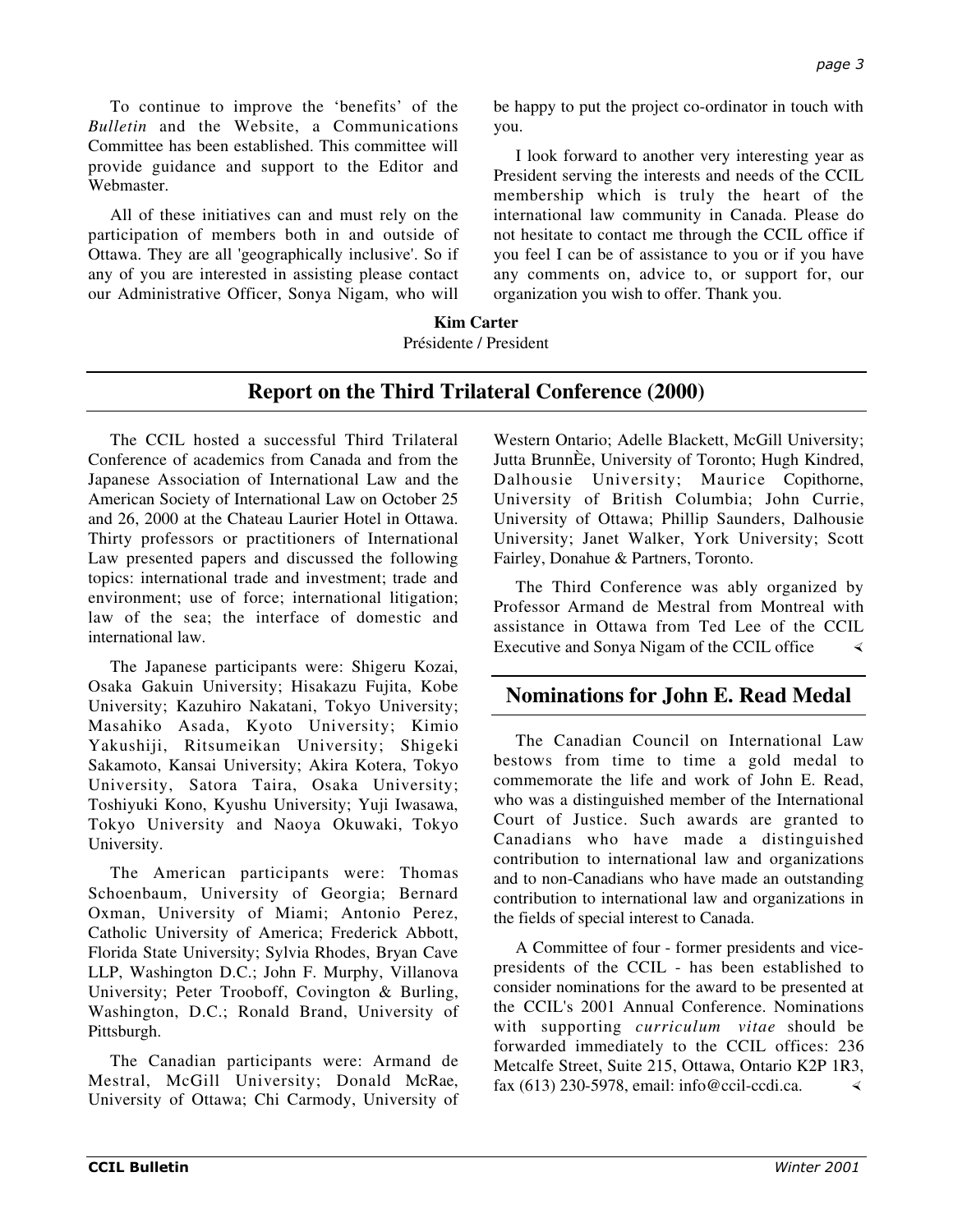# **Board of Directors / Conseil d'Administration - 2000/2001**

## **Executive Committee Members / Membres du Comité Exécutif**

| Officers / Officiers                                                                                                                           |                        |                                                        |        |  |  |
|------------------------------------------------------------------------------------------------------------------------------------------------|------------------------|--------------------------------------------------------|--------|--|--|
| President/Présidente*                                                                                                                          |                        | Kim Carter                                             | (2001) |  |  |
| (*Note: Stephen Toope assumed the presidency in February 2001 on an<br>interim basis due to the appointment of Kim Carter as a military judge. |                        | National Defence (DJAG/LIT)                            |        |  |  |
| Vice President/Vice-présidente                                                                                                                 |                        | Johanne Levasseur                                      | (2001) |  |  |
|                                                                                                                                                |                        | Human Rights Law, Department of Justice                |        |  |  |
| Vice President/Vice-président                                                                                                                  |                        | <b>Yves Le Bouthillier</b>                             | (2002) |  |  |
|                                                                                                                                                |                        | Scholar-in-Residence, DFAIT                            |        |  |  |
| Vice President/Vice-président                                                                                                                  |                        | <b>Bruce Stockfish</b>                                 | (2002) |  |  |
|                                                                                                                                                |                        | Copyright Policy, Heritage Canada                      |        |  |  |
| Treasurer/Trésorier                                                                                                                            |                        | <b>Clifford Sosnow</b>                                 | (2000) |  |  |
|                                                                                                                                                |                        | Lang Michener                                          |        |  |  |
| Secretary/Secrétaire                                                                                                                           |                        | John H. Currie                                         | (2001) |  |  |
|                                                                                                                                                |                        | Faculté De Droit, Université D'ottawa                  |        |  |  |
|                                                                                                                                                |                        | Members at Large / Membres sans fonction déterminée    |        |  |  |
| Anne Daniel (2002)                                                                                                                             | Valerie Hughes (2001)  | Edward G. Lee, Q.C (2002)                              |        |  |  |
| Joël Lépine (2002)                                                                                                                             | Silvia Maciunas (2002) | Robert McDougall (2001)                                |        |  |  |
| John McManus (2001)                                                                                                                            | Vello Mijal (2002)     | Valerie Oosterveld (2002)                              |        |  |  |
| D. Paul Rutkus (2002)                                                                                                                          | Stephen Toope (2000)*  | Timothy Wilson (2002)                                  |        |  |  |
| Ton Zuijdwijk (2002)                                                                                                                           |                        |                                                        |        |  |  |
| Honorary Solicitor/Avocat honoraire                                                                                                            |                        | Donald Dow                                             |        |  |  |
|                                                                                                                                                | Ex Officio             |                                                        |        |  |  |
| Immediate Past President/Présidente sortante                                                                                                   |                        | Sharon A. Williams                                     |        |  |  |
| Legal Advisor, DFAIT/Conseiller juridique, MAECI                                                                                               |                        | Michael R. Leir                                        |        |  |  |
| Senior ADM, Department of Justice                                                                                                              |                        | Marc Jewett                                            |        |  |  |
| Société québécoise de droit international (présidente)                                                                                         |                        | Carol Hilling                                          |        |  |  |
|                                                                                                                                                |                        |                                                        |        |  |  |
|                                                                                                                                                |                        | Other Members of the Board / Autres membres du conseil |        |  |  |
| Professor Maurice Arbour                                                                                                                       | (2001)                 | Professor Don Buckingham                               | (2001) |  |  |
| Faculté de droit, Université de Laval                                                                                                          |                        | Faculty of Law, University of Ottawa                   |        |  |  |
| Professor Chi Carmody                                                                                                                          | (2002)                 | Professor Maurice Copithorne                           | (2001) |  |  |
| Faculty of Law, University of Western Ontario                                                                                                  |                        | Faculty of Law, University of British Columbia         |        |  |  |
| Armand de Mestral                                                                                                                              | (2002)                 | H. Scott Fairley                                       | (2002) |  |  |
| Faculty of Law, McGill University                                                                                                              |                        | Donahue & Partners                                     |        |  |  |
| Professor Donald J. Fleming                                                                                                                    | (2001)                 | Professor Elaine Hughes                                | (2000) |  |  |
| Faculty of Law, University of New Brunswick                                                                                                    |                        | Faculty of Law, University of Alberta                  |        |  |  |
| Professor Hugh Kindred                                                                                                                         | (2001)                 | Professor Karen Knop                                   | (2001) |  |  |
| University of Dalhousie                                                                                                                        |                        | Faculty of Law, University of Toronto                  |        |  |  |
| Ross Leckow                                                                                                                                    | (2002)                 | Denyse MacKenzie                                       | (2001) |  |  |
| Legal Department, International Monetary Fund                                                                                                  |                        | Trade Law Division, DFAIT                              |        |  |  |
| Professor Ted McDorman                                                                                                                         | (2002)                 | Professor Karin Mickelson                              | (2001) |  |  |
| Faculty of Law, University of Victoria                                                                                                         |                        | Faculty of Law, University of British Columbia         |        |  |  |
| Dean Dawn Russell                                                                                                                              | (2000)                 | Professor William Schabas                              | (2002) |  |  |
| Faculty of Law, Dalhousie University                                                                                                           |                        | National University of Ireland                         |        |  |  |
| <b>Honorary Life Members / Membres honoraires</b>                                                                                              |                        |                                                        |        |  |  |
| Charles B. Bourne                                                                                                                              |                        | Ronald St. J. Macdonald                                |        |  |  |
| Donat Pharand                                                                                                                                  |                        | William C. Graham                                      |        |  |  |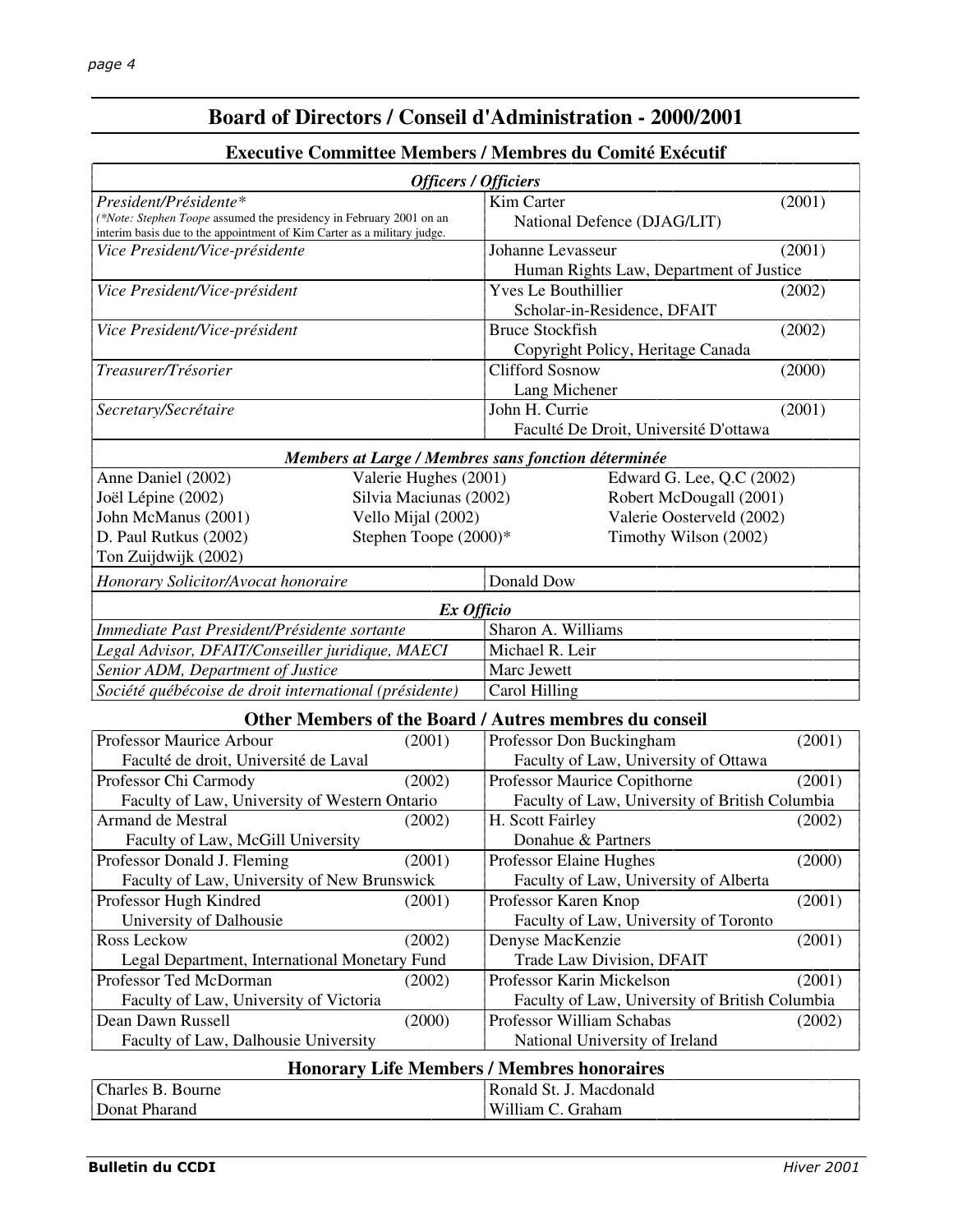## **Canada's Unique Experience with Nuclear Energy: Some Personal Reflections**

### **By William Epstein\***

Canada's experience with nuclear energy has been unique. From the earliest days in the middle of World War II Canada was involved in almost all aspects of nuclear technology. It participated with the United States and Great Britain in the Manhattan Project that invented the first atomic bomb and was a major supplier of uranium to the Manhattan Project. During and immediately after the War, Canada built the first experimental nuclear reactor and had a fully operational plutonium reprocessing plant. Canada could have been the first country after the United States to build its own atomic bomb.

There was, however, a sort of tacit consensus, with almost no public discussion, and without any opposition, that Canada would not acquire any abhorrent nuclear weapons, but would hope to benefit from what seemed to be the promising peaceful uses of nuclear energy.

Prime Minister Mackenzie King, who was also Secretary of State for External Affairs, and Clarence D. Howe, who was Minister of Munitions and Supply during the war

and Minister of Reconstruction after the war, apparently took all decisions in absolute secrecy. There was no discussion, even in Cabinet, about Canada's participation in the Manhattan Project, or as to whether Canada would or would not make an atomic bomb.

**"[I]t was most fitting that the northern and southern neighbours of the United States colossus should, independently, strive to denuclearize the entire Western Hemisphere to the largest extent possible."**

Mackenzie King played an active role with the United States President, Harry Truman, and Great Britain's Prime Minister, Clement Atlee, at a tripartite conference in Washington in November 1945. Canada joined in the *Three Power Declaration* that proposed the establishment of a United Nations Atomic Energy Commission that would eliminate all nuclear bombs and promote the peaceful civilian use of atomic energy.

When the *Three Powers Declaration* was discussed by the Canadian Parliament in December 1945, C.D. Howe, for the first time, announced that:

> "Canada has not been working on the development of the atomic bomb. It has been working on the development of atomic energy for peaceful purposes... We have not manufactured, we have no intention of manufacturing atomic bombs." There was no opposition in Parliament to this policy.

> C.D. Howe re-affirmed the Canadian position in a press release of the Ministry of Trade and Commerce issued on 21 July 1948, which stated that Canada had acquired the capacity to build atomic weapons of its own, but had chosen to explore only the

peaceful applications of nuclear power.

Canadians have a certain national pride in the fact that Canada had chosen not to "go nuclear" despite having the means to do so. A Canadian diplomat wrote in 1983 that: "The Canadian government has certainly made it abundantly plain that we are against nuclear arms as one is against sin."

Actually, because Canada was a member of NATO, the United States wanted to station nuclear weapons in Canada and with the Canadian Forces in Europe. This led to prolonged political turmoil in Canada that involved the Conservative government of John Diefenbaker and the Liberal governments of Lester Pearson and Pierre Trudeau. Not only were the political parties sharply divided over whether Canada should accept United States nuclear weapons, but there were divisions among successive Cabinets. Eventually, Canada did accept American nuclear

William Epstein, Editor of "Nuclear Disarmament Commentary", was for many years Director of Disarmament in the U.N. Secretariat. He represented the Secretary-General at the negotiations of the Conference of Disarmament in Geneva, and its predecessor, the Eighteen Nation Disarmament Committee, from 1962 to 1973. Their work led to the Partial Test Ban Treaty (1963), the Nuclear Non- Proliferation Treaty (1968), the Seabed Arms Control Treaty (1971), and the Biological Weapons Convention (1972). He has attended all six review conferences of the Non-Proliferation Treaty as well as the 1995 extension conference.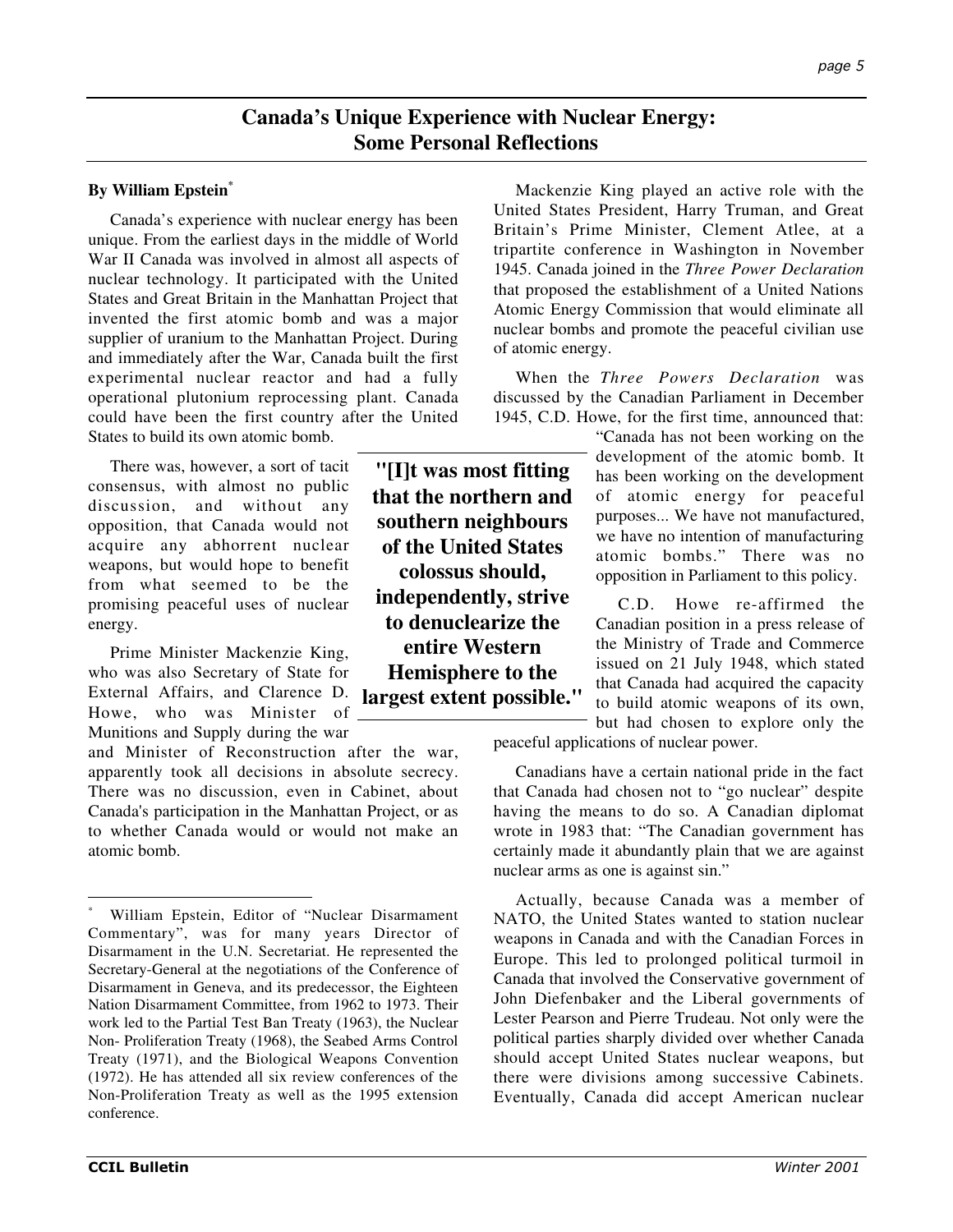weapons for Canadian Forces in Canada and in Europe. But when Pierre Trudeau succeeded Lester Pearson as Prime Minister in 1968, he decided that: "it was no longer appropriate for the Canadian Armed forces to be equipped with nuclear weapons" and that Canada would phase them out as soon as possible. The process of phasing them out proceeded slowly over the period form 1970 to 1984, when Trudeau was finally able to announce that "we will rid ourselves of the last vestiges of nuclear weapons."

Thus it is noteworthy that Canada was the first country to decide not to build any nuclear weapons and was also the first party of the NATO Alliance to return to the United States the nuclear weapons held or deployed by Canadian Armed Forces in Europe and Canada or by Unites States forces in Canada.

Canada played an active role in the negotiations of the *Nuclear Non-Proliferation Treaty* and became one of its staunchest supporters after it entered into force in 1970.

Since I personally held the same views, regarding the military and the peaceful uses of atomic energy, as the overwhelming majority of the Canadian public, I felt very comfortable in doing whatever I could to

help the Latin Americans in their efforts to create a Nuclear Weapon Free Zone by the *Treaty of Tlatelolco*. I thought it was most fitting that the northern and southern neighbours of the United States colossus should, independently, strive to denuclearize the entire Western Hemisphere to the largest extent possible.

In the 1980s the Stockholm International Peace Research Institute (SIPRI) decided to publish a book on why some countries decided to "go nuclear" and others did not. I was invited by the editor of the book, Josef Goldblat, to write the chapter on why Canada decided not to "go nuclear". It was not an easy story to write both because of the extreme secrecy involved, and the long and sometimes bitter controversy that ensued over whether Canadian Forces should accept United States nuclear weapons for their possible use both in Canada and in Europe. I discussed all aspects of the Canadian experience at length in the book, *Non-Proliferation: The Why and the Wherefore*, published by Taylor and Francis (London) for SIPRI in 1985. It is one of the few comprehensive accounts of the tangled Canadian experience with nuclear energy and nuclear weapons.

## **Par Fred Dufresne\***

Ma participation au Congrès 2000 a débuté le vendredi 27 octobre 2000 à 9h30. Après le mot de bienvenue de la présidente madame Kim Carter et le discours d'ouverture, le professeur James Crawford de l'Université de Cambridge a été invité à présenter la première conférence du congrès et son exposé s'intitule *Nouvelle dimension de la responsabilité internationale: État, Entreprise, Individu*. Dans sa présentation, le professeur Crawford a effectué un survol de la responsabilité internationale de l'État, de L'entreprise et de L'individu à la lumière des travaux qui ont été effectués par la Commission du droit international. Le professeur Crawford s'est penché sur l'évolution du droit international pour démontrer comment le champs de cette discipline s'est élargi pour non seulement reconnaître la responsabilité internationale de son principal sujet qui est l'État mais aussi la responsabilité des composantes de ce

## **Rapports du Congrès 2000 Conference 2000 Rapporteurs' Reports**

dernier soit: les entreprises et les individus. Suite à la présentation, une discussion particulièrement intéressante s'est déroulée sur le *Statut de Rome* et l'avenir de la Cour pénale internationale.

La deuxième activité de la conférence à laquelle j'ai assisté a été un atelier en droit international privé (14h15-15h45) qui s'est déroulé la même journée et qui s' intitule *La juridiction, le droit applicable, et la politique sociale au 21ème siècle.* Durant leur exposé, les trois conférenciers se sont penchés sur les conflits de lois et les choix de lois au Canada. Ils ont également examiné d'une façon approfondie la question de la reconnaissance et l'exécution des jugements étrangers en droit des délits en se penchant particulièrement sur les arrêts: *Tolofson* c. *Jensen*, [1994] 3 R.C.S. 1022, *Morguard* et *Hunt*. Par la suite, une discussion intéressante s'est déroulée sur l'avenir du droit international privé et sur les nouveaux défis auxquels il doit faire à l'intérieur d'un état fédéral tel que le Canada.

 <sup>\*</sup> B.A., LLB (common law français) LLM/LLB (Programme national) (En cours).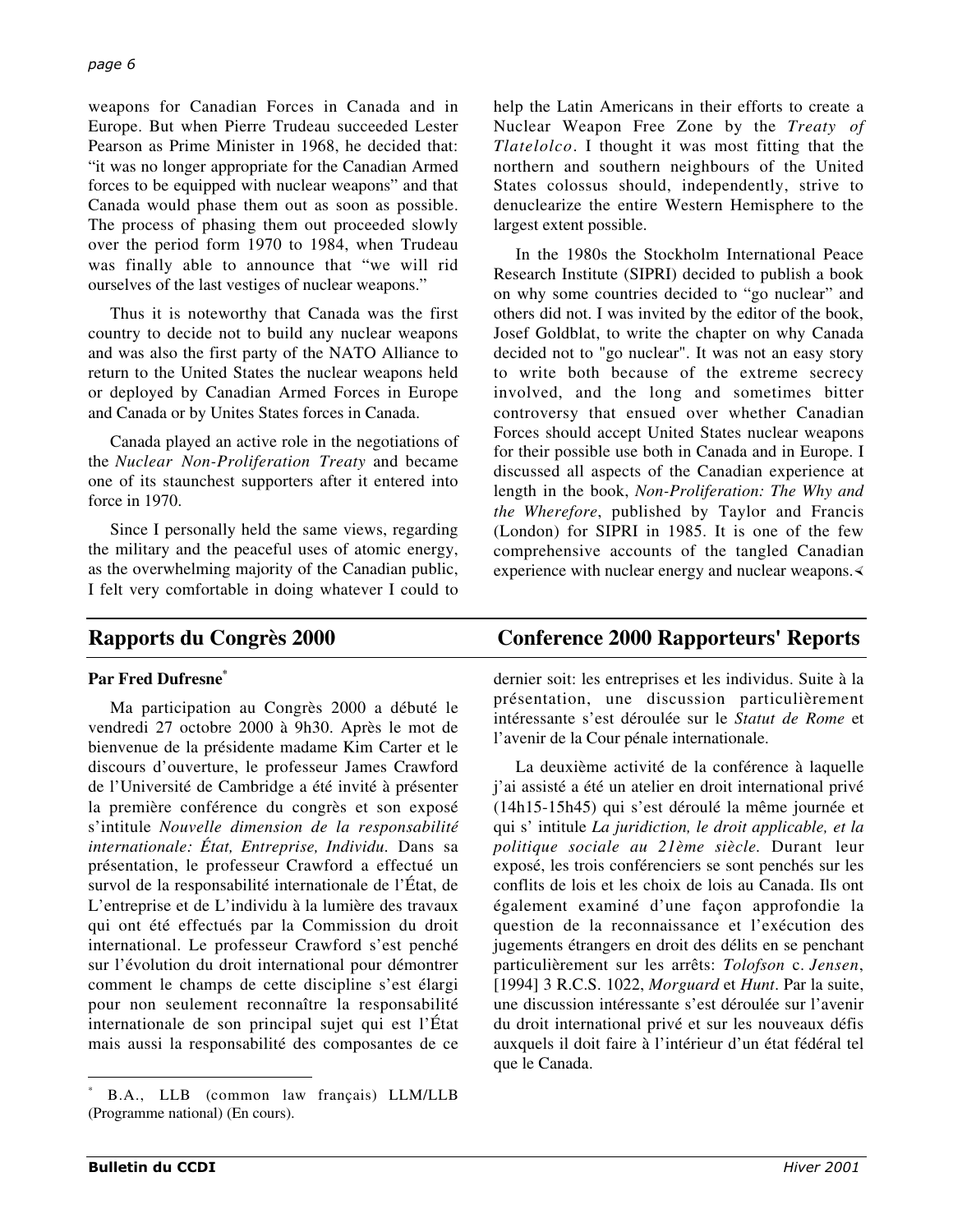Par la suite, entre 16h00-17h30 j'ai assisté à une rencontre au Ministère des affaires étrangères et du commerce international à l'Édifice Lester B. Pearson au cours de laquelle les participants de la conférence ont pu rencontrer les membres du service juridique du Ministère qui ont présenté les différentes activités du Ministère des affaires étrangères sur la scène internationale. Il y a eu une longue discussion sur les répercussions de l'arrêt Baker une décision dans laquelle la Cour suprême du Canada a cité la Convention relative à la protection de l'enfant qui n'avait pas encore été ratifié par le Canada. De plus, durant la rencontre, il y a eu la distribution de quelques documents de travail préparé par la Direction générale des affaires juridiques du Ministère des affaires étrangères dont l'un s'intitulait *Exemples de questions courantes de droit international ayant une importance particulière pour le Canada* et l'autre *Activités et priorités du Ministère de la justice en droit international privé.*

La troisième activité de la conférence à laquelle j'ai pris part a eu lieu la journée suivante soit le samedi 28 octobre à 8h45 du matin. C'était un atelier en droit du commerce international qui s'intitulait *"Diplomates, technocrates ou démocrates: La promotion des accords commerciaux au cours de la prochaine décennie"*. Les conférenciers ont analysé le rôle des ONG dans le développement et la promotion des accords commerciaux internationaux. Ils ont examiné le rôle des ONG sur la scène commerciale du Canada et des États-Unis respectivement pour dire qu'ils sont appelés dans les années à venir à jouer un rôle de plus en plus accru sur la scène commerciale internationale. Cependant, les invités ont identifié la nécessité d'une plus grande ouverture par rapport à l'accès et la circulation de l'information de manière à pouvoir rendre les règles régissant le commerce international plus accessible aux petites et moyennes entreprises et à la population en général. Ils ont également mentionné que les États doivent travailler de façon plus étroite avec les ONG dans le but de favoriser l'esprit d'ouverture et de coopération internationale dans le domaine du droit du commerce international.

Le quatrième atelier de la conférence portait sur le droit international de l'environnement et avait pour titre *Droit international de l'environnement et la gestion des ressources: La tendance pour l'avenir.* Dans leur exposé respectif les conférenciers ont abordé les questions actuelles de l'environnement

comme la pollution transfrontalière, les changements climatiques ainsi que les accords internationaux visant la protection de l'environnement tels que le *Protocole de Carthagène sur la biodiversité*. Ils ont unanimement conclu que la préservation de l'environnement est un projet global qui nécessite la participation de tous les États. En conséquence, la coopération et l'assistance internationale est nécessaire pour le développement durable et la préservation de l'environnement.

Enfin, j'ai assisté à la plénière finale de la conférence qui était une table ronde sur la technologie et le droit international intitulée *L'Internet bouleverse-t-il les frontières nationales?*. Dans le cadre de leur exposé les conférenciers ont mis en lumière le débat qui sévit dans le monde juridique par rapport à la réglementation de l'Internet. Certains intervenants ont dit que l'Internet a une portée nationale et doit être régie tandis que d'autres ont mentionné que l'Internet a une portée internationale et ne connaît pas de frontière. Par conséquent, la réglementation des États est inutile voire même impossible. De cette table ronde est ressorti l'idée que l'Internet soulève des questions très importantes telles que: la juridiction applicable en cas de délits, les conflits de lois et la portée générale d'une législation de l'Internet. Finalement, les intervenants ont tous été d'accord pour dire qu'il faut une harmonisation des lois de manière à pouvoir répondre aux nouveaux défis causés par le développement de l'Internet dans le monde.

## **º º º**

## **By Sonya Vichnevetskaia\***

The CCIL held its 29<sup>th</sup> Annual Conference on International Law, on the theme of "Looking Ahead: International Law in the  $21<sup>st</sup>$  Century", in the cordial atmosphere of Château Laurier from October 26 to 28, 2000.

The conference commenced with the *Plenary Opening Roundtable on International Criminal Law.* The members of the panel (Irwin Cotler, Waren Allmand, David Chuter and Darryl Robinson) expressed their view on the importance of the creation of the International Criminal Court (ICC). They discussed the field of the jurisdiction of the ICC, implementation of its principles nationally, its

 <sup>\*</sup> Sonya Vichnevetskaia is an LL.L.-LL.B. student at the University of Ottawa.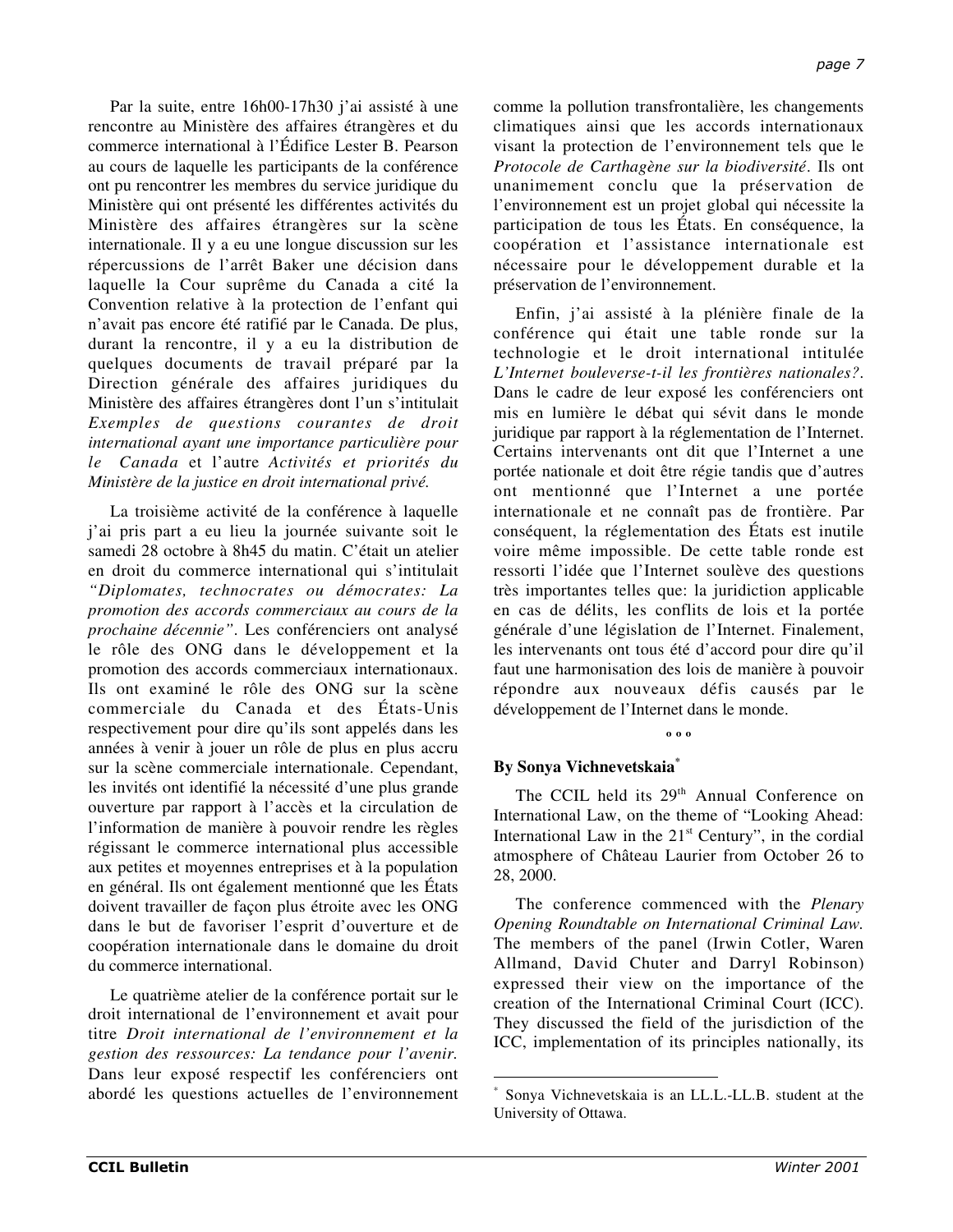complimentary character to the national tribunal. The Panel recalled that 60 ratifications are needed in order to enable the ICC to start its functions. At the day of the conference there had been only 21 ratifications. The United States withheld its signature. One should note that American citizens represented a large part of the audience. The argumentation on the matter therefore became extremely interesting and vivid.

After the opening, the guests of the conference continued the discussion as they proceeded to the grand cocktail reception sponsored by Ogilvy Renault.

The *Legal Theory Panel* opened Friday morning with three speakers presenting feminism, ecology and critical theory subjects. Kerry Rittich was the first one to start with "Turning Toward the Market: New Trends in the Making of Gender Equality in International Law and Institutions". His key points related to the issue of gender justice in the economic institutions. Ms Rittich stressed that the development of this question is reflected in the World Bank report "Endangering Development". In summary it had been noted that gender is good for economic growth and economic growth is good for gender. Ed Morgan made a brief illustration of literary theory and international law applied to it. His presentation "The Continued Evolution of International Adjudication" concentrated on the concept of terrorism. The concept was supported by the vivid comparison of 1989 Ahmed case and the story of Allan Poe "The Man Who Was Used Up". Both examples demonstrated the principle of deflection, shown from the unusual point of view while drawing the parallel between the case and the novel. The final speaker of the panel, Michael M'Gonigle, presented the subject "Ecology, The State of the Future of International Law". Mr. M'Gonigle brought to the attention of the audience such issues as the era of globalization, age of sustainability and the role of the state.

The *Public International Law Panel* entitled "Changing Interface Between International Politics and International Law" presented three speakers: Stephen Toope, Michael Byers and Neta Crowford. Rather than delivering individual speeches, the members of the panel had to face the questions of Don McRae, the moderator, as well as the questions coming from the audience. Thus, the panel turned out to be a spontaneous stimulated discussion on the link between international relations theory and international law. It was outlined that one should

always keep one's feet on the ground while talking about theory. The discussion came back to the issue of the US ratification of the ICC. The panel tried to answer such crucial questions as whether international law exists at all as a discipline and, if it does, whether lawyers should be involved in politics.

The final day of the Conference was opened with the *International Human Rights Panel.* David Onyalo and Ton Zuijdwijk discussed the subject of Globalization and Economic and Social Rights. We often view trade and human rights as two solitudes. Mr. Onyalo and Mr. Zuijdwijk concentrated on recent developments in the area of labour, mechanisms of application of International Human Rights within the context of trade and globalization at the national (such as the *Tiomen* case) and international levels. Particularly, the panel elaborated on the issue of whether the WTO should settle disputes that involve human rights.

The *Immigration Law Panel* appeared under the title of "States' Responses to Human Migratory Pressures". The speakers expressed their opinions on such questions as status of refugees in Canada; Israel/Palestinian system of compensation and restitution; revision of Canadian point system applied to the new immigrants. The panel included Mendel Green ("How Canada Selects the Brightest and the Best and Preserves Family Reunification in the Immigration Process"); Michael Lynk ("Refugees, Compensation and International law: Principles and Process in the Middle East Peace process"); Suzanne Gilbert ("Refugee Status Claimants and Canadian Law"), and; Jean-François Bertrand ("Canada's Generous but Perplexing Attitude Toward International Protection").

# **Conference 2001 Planning**

Preparations for the 2001 CCIL Conference are underway with the theme of "Globalism: People, Profits, Progress?". The Conference will be held from October 25-27, 2001, at the Chateau Laurier. The Conference Committee this year includes Stephen Toope, Chi Carmody, Jutta Brunée, Paul Rutkus, Anne Daniel and Joël Lépine. More details on the Conference will be posted on the CCIL website as and when it becomes available. In the meantime, any comments or suggestions about possible panel themes or speakers may be forwarded to the Conference Committee by email at: <conference@ccil-ccdi.ca>. <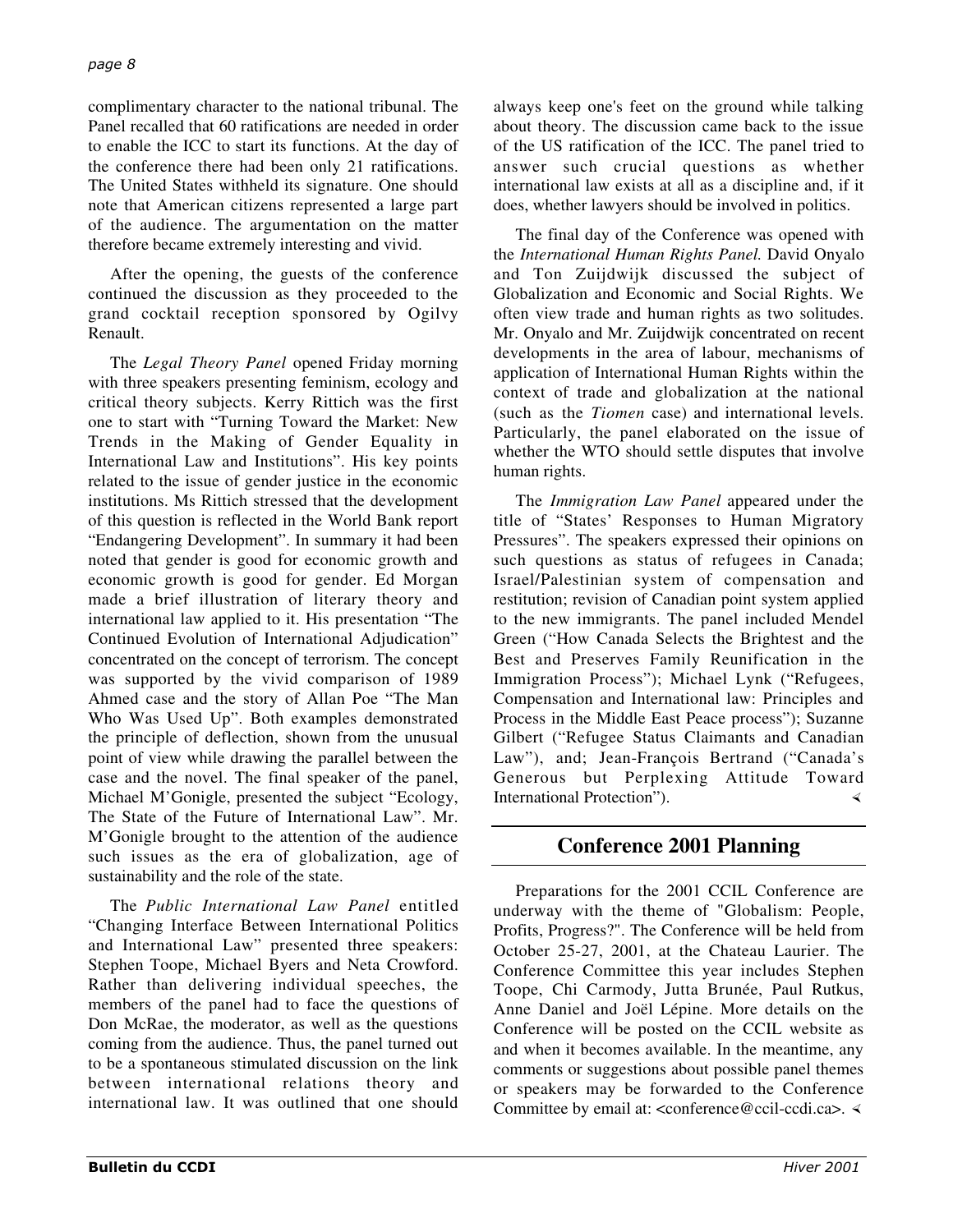## **The Global POPs Convention IELIG**

#### **By Anne Daniel\***

Persistent organic pollutants, otherwise known as POPs, have been a human health and environmental concern in the international community for a number of years, and most particularly to Canada, a recipient of POPs from other countries. Recent international action to control chemicals include a regional protocol on POPs to the United Nations Economic Comission for Europe *Convention on Long-range Transboundary Air Pollution* and the *Rotterdam* Convention, concluded in 1998.<sup>1</sup> Although Canada played a key role in the negotiation of the regional POPs Convention and was one of the first countries

to ratify it, countries outside the U.N. ECE region are also contributing to the high levels of POPs in the Canadian Arctic.

The negotiation and conclusion of a global POPs Convention between 1998 and December 2000 under the auspices of the United Nations Environment Programme was a huge achievement for Canada from a human health and environmental perspective, capped by the satisfaction of having it brought to fruition by the Canadian Chair of the Intergovernmental Negotiating Committee (INC), Dr. John Buccini.

Persistent organic pollutants are

toxic substances that are linked to serious health effects, and persist, accumulate and biomagnify in the environment. In wildlife, POPs cause birth defects, reproductive problems and immune system deficiencies severe enough to affect wildlife population numbers. In humans, even long-term lowlevel exposure can be problematic, causing various

**"Recognition was given … that Arctic ecosystems and indigenous communities are particularly at risk … and that contamination of their traditional foods is a public health issue."**

forms of cancer, infertility, birth defects and development disorders in children.<sup>2</sup>

Canada and its indigenous people have made concerted efforts to make our concerns known at international fora about the high levels of POPs in the Arctic, which pose particular risks to Arctic populations which consume country foods, given that POPs bioaccumulate up the food chain. It was therefore gratifying that recognition was given in the preamble to the Convention that Arctic ecosystems and indigenous communities are particularly at risk for these reasons and that contamination of their traditional foods is a public health issue.

> Although support for concluding the negotiations at INC-5 in Johannesburg December 3-9, 2000 was strong, a number of key issues necessitated working through the night to finally conclude the agreement December 10 around six a.m.

The final agreement is a strong one.

The first twelve industrial chemicals, pesticides and emission by-products to be regulated by the Convention are: aldrin, chlordane, DDT, dieldrin, dioxins, endrin, furans, heptacholor, hexacholorobenzene, mirex, PCBs, and toxaphene.

The Convention includes production and use bans on the nine intentionally produced POPs as set out in Annex A, and restrictions on production and use of DDT as set out in Annex B. Import and export of these chemicals has also been restricted, including exports to non-Parties. The latter restrictions were carefully drafted to ensure consistency with international trade obligations.

An interesting feature of the treaty is that while exemptions will be allowed in Annexes A and B for production and use of some chemicals, such as DDT which is required for malaria control, countries requiring such exemptions were not listed in the

Senior Counsel, Legal Services, Environment Canada. The author was a member of the Canadian delegation to the Intergovernmental Negotiating Committee (INC) meetings two through five. The views expressed are those of the author and do not represent the views of the Government of Canada.

<sup>1</sup> The *Rotterdam Convention on the Prior Informed Consent Procedure for Certain Hazardous Chemicals in International Trade.*

<sup>&</sup>lt;sup>2</sup> UNEP/POPS/INC.1/7, 3 July 1998, Report of the INC for an International Legally Binding Instrument for Implementing International Action on Persistent Organic Pollutants on the work of its First session, para. 11.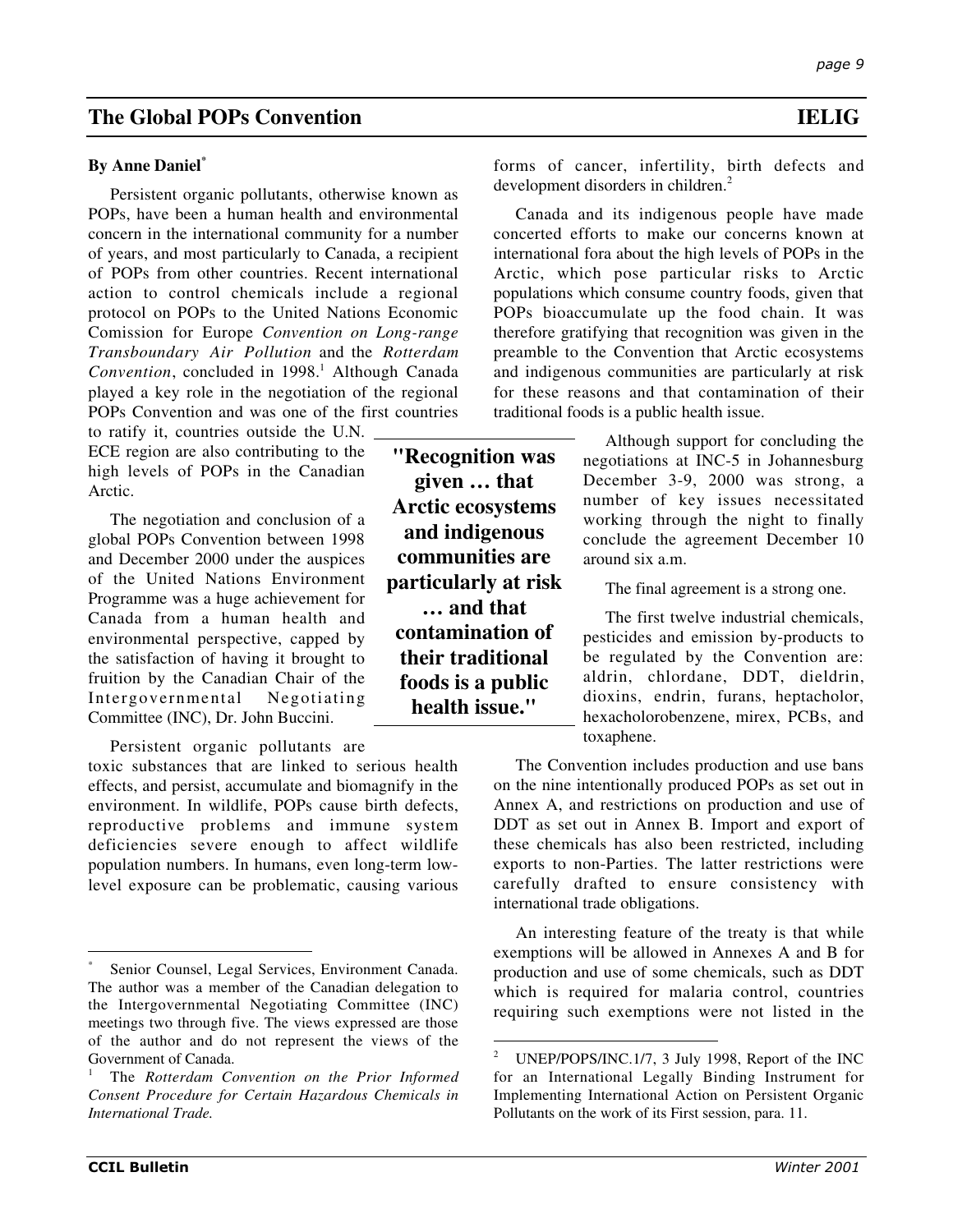Annexes at this time. A registry, to be maintained by the secretariat and available to the public, will be utilized to accept notifications made by countries at the time of ratification as to whether they will need to claim a particular production or use exemption. This novel concept evolved to avoid having the final negotiating session bog down in detailed negotiations over claims for exemptions, to avoid discouraging countries not actively involved in the negotiations from ratifying the agreement, and to make it simple to release exemptions no longer required.

Detailed obligations have been included for byproduct emissions, including the requirement that Parties develop action plans for the reduction of such

emissions, with the aim of ultimate elimination where this is feasible. The qualifier of "where feasible" had been a subject of intense negotiation throughout the various meetings, with those on one side arguing that it was impossible to completely eliminate byproduct emissions (for example, wood burning), while those on the other felt it was important to strive for the ideal.

Although Canada no longer allows production and use of the intentionally produced POPs, these control obligations are available to be applied to any new chemicals which are added to the Convention through the science-based additions process. The process of adding new chemicals was one which also attracted an intense debate. The Convention establishes a science-based process to be carried out by a POPs Review Committee, and the tension throughout the negotiations related to the exact nature of the criteria for persistence, bio-accumulation, long-range transport and toxicity (i.e. to qualify it as a POP to which controls should be applied), as well as the role of the Conference of the Parties, the ultimate decision-making body in the Convention, in the science-based process.

The control of POPs wastes also generated substantial debate, and the agreement provides that the Conference of the Parties to the POPs Convention will work with the appropriate bodies of the *Basel Convention on the Transboundary Movements of Hazardous Wastes and Their Disposal* (which is already developing guidelines on the environmentally sound disposal of POPs wastes) to develop such guidance. The Basel Convention, including its prior informed consent procedures, will continue to apply

for parties to that Convention for transboundary movements, but joint work will avoid different standards for environmentally sound disposal, including destruction, between the two Conventions.

A critical issue for the developing world which came down to the final few hours of negotiation was the promise of financial support to implement the Convention's obligations. For Canada, a recipient of POPs from some developing countries (LDCs) and countries with economies in transition (CEITs), early action is so important that we provided \$20 million to be managed through the World Bank to fund projects in such countries to reduce POPs releases. In the end, negotiators agreed that the Global Environment

> Facility (GEF) would be the interim financial mechanism for the Convention, and that new and additional funds for POPs would be made available to LDCs and CEITs, expected to occur through the 2003 GEF funding replenishment.

> Precaution was referenced in the preamble to the agreement as underlying

the concerns of all Parties to the Convention and "embedded within it". The Objective of the Convention referenced Principle 15 of the Rio Declaration on Environment and Development. Precaution was also integrated into the nature of the chemical addition process referenced earlier.

Two proposals launched by Canada of a highly precautionary nature were also taken on board and would require that Parties with chemicals programs take measures to regulate, with the aim of preventing, the production and use of new chemicals that exhibit POPs characteristics; similarly, where appropriate, when existing chemicals come up for re-evaluation.

Canada also had a two-pronged proposal accepted, which requires the creation of global arrangements for monitoring for the presence of POPs in the atmosphere, as well as for a mechanism to periodically evaluate the effectiveness of the treaty, including through monitoring, reporting and compliance information.

The final legal text will be posted on the UNEP's website, $3$  and no doubt will be closely studied by all negotiators leading up to the Diplomatic Conference in Stockholm in May of this year where the treaty will be open for signature.

# **"The Convention includes production and use bans on the nine intentionally produced POPs"**

See: <http://www.chem.unep.ch/pops>.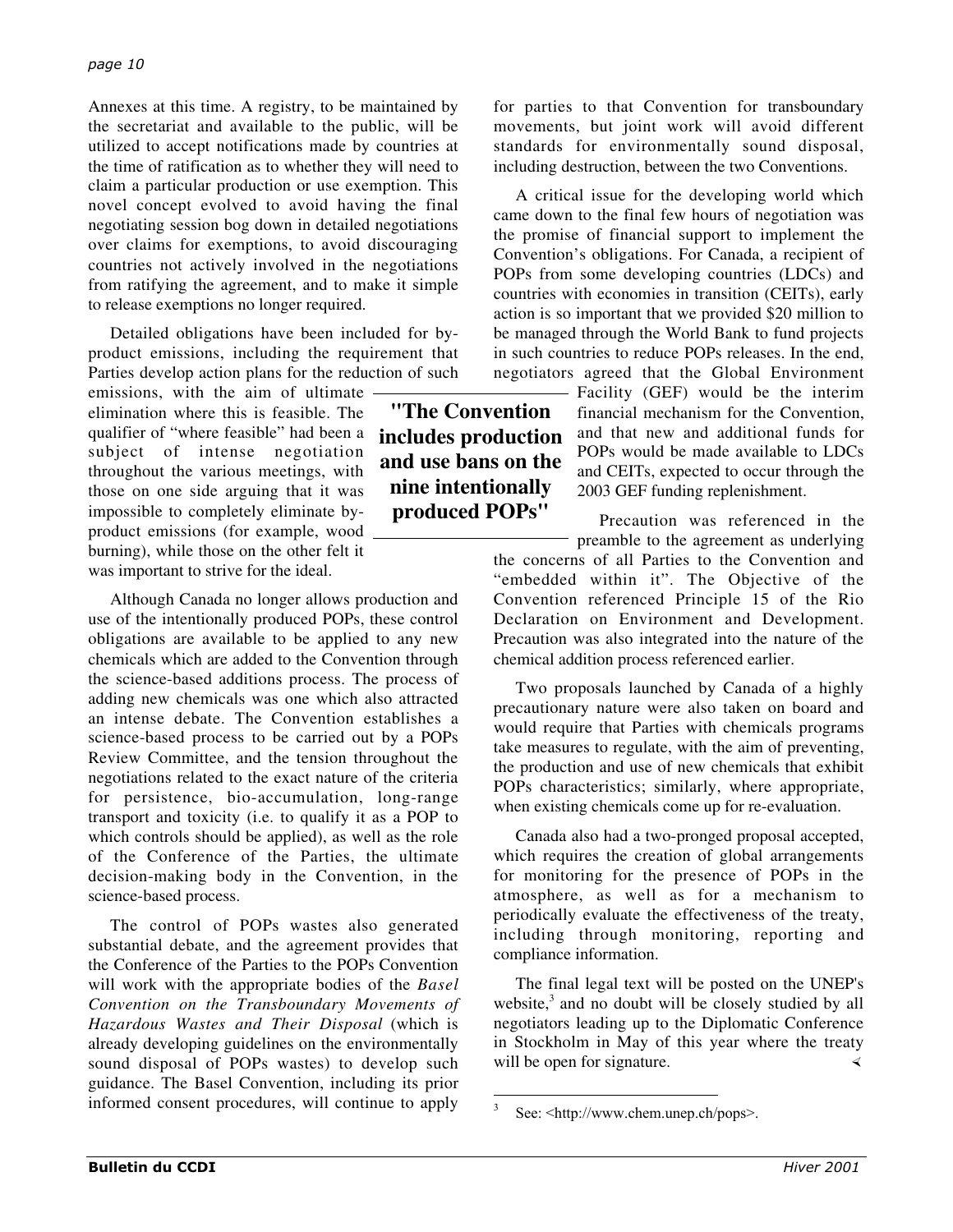## **By Jillian Siskind\***

It has been said that the International Criminal Tribunal for the former Yugoslavia ("ICTY") is the strangest court in the world. It has also been said that it has no power to enforce an order to arrest suspects; it has limited powers to investigate alleged crimes on site and has doubtful credibility in the territory of the former Yugoslavia. Could it be true? Hardly.

It's a bright Tuesday morning, the second day at the Tribunal and, although it is only my second day, I notice that somehow this day is different. As I get closer to the ICTY building, I notice that the garden is encircled with police tape. There are television cameras and bright lights and, of course, heightened security as I show my badge, put my bag through the x-ray machine, go through the metal detector and enter the building.

That day, to set it apart from other days, was the day that Biljana Plav{i} surrendered to the International Tribunal. There was a press conference and then her first preliminary hearing. She was perfectly poised as she answered to the charges leveled against her: genocide, complicity in genocide, persecution and other crimes against humanity. She repeated her plea – not guilty – over and over again that morning, after she cordially greeted the Chamber. Welcome to the Tribunal. We, in the gallery of the court and television viewers from around the world were watching the first woman ever indicted for international crimes in Yugoslavia. No less, she was a member of the Presidency of the socalled Serbian Republic of Bosnia and Herzegovina, and a member of the Supreme Command of the Bosnian Serb armed forces. No credibility in Yugoslavia? Maybe in some circles, but certainly not across the board.

The ICTY, located in The Hague, Netherlands, houses the Trial Chamber for those accused of grave breaches of the Geneva Conventions in the territory

## **News From Abroad: Internship at the ICTY**

of the former Yugoslavia since 1991, and the Appeals Chamber for persons accused for international crimes in both Yugoslavia and Rwanda.

There is very little comparison with the law and the context in which law is practiced in Canada and that which exists inside this building. In Canada, for example, when one needs to find a precedent, a wealth of case law is generally available for analysis.

> That does not exist for the Tribunal as there is very little law to work with. There have been much fewer cases argued in front of the Chambers for both Rwanda and Yugoslavia to act as precedent. What attorneys and judges do at the Tribunal is make international law. What makes the tribunal unique, among other things, is that it is open to good argument and is not bound by a wealth of case law. The judges are free

to take a common law or civil law approach; they are not bound by domestic principles of evidence; they are a body of law unto themselves.

Working as an intern at the ICTY has more benefits than purely legal experience and something impressive to add to one's resume. The Hague has a unique international community of people from all over the globe. The Tribunal itself has a variety of nationalities represented, but there are also so many other organizations and university courses in this city which attract all sorts of people. To eat dinner with a Bulgarian on one side, a Surinamese on the other and a Finnish person across the table, certainly has the effect of making one feel part of something special.

So, that's the Hague. It is a quiet and beautiful city full of various people, food, music, laughter and, of course, the law. International law at that. It may be strange; it may not have full cooperation from the former Yugoslavia; it may have many critics, but one thing is for sure. It exists and the justice it serves is valuable and has real consequences. For Canadians seeking international human right experience, this is a great place to get it. For those merely interested in developments in this area, this one institution to watch. Best wishes from the seat of the Dutch government and the centre of international law. Tot ik je weer sien!

**"What makes the [ICTY] unique, among other things, is that it is open to good argument and is not bound by a wealth of case law."**

Jillian Siskind is a recent graduate of the Faculty of Law of the University of Ottawa. She is currently on a five month internship at the ICTY as part of her articles with the Department of Justice in Toronto.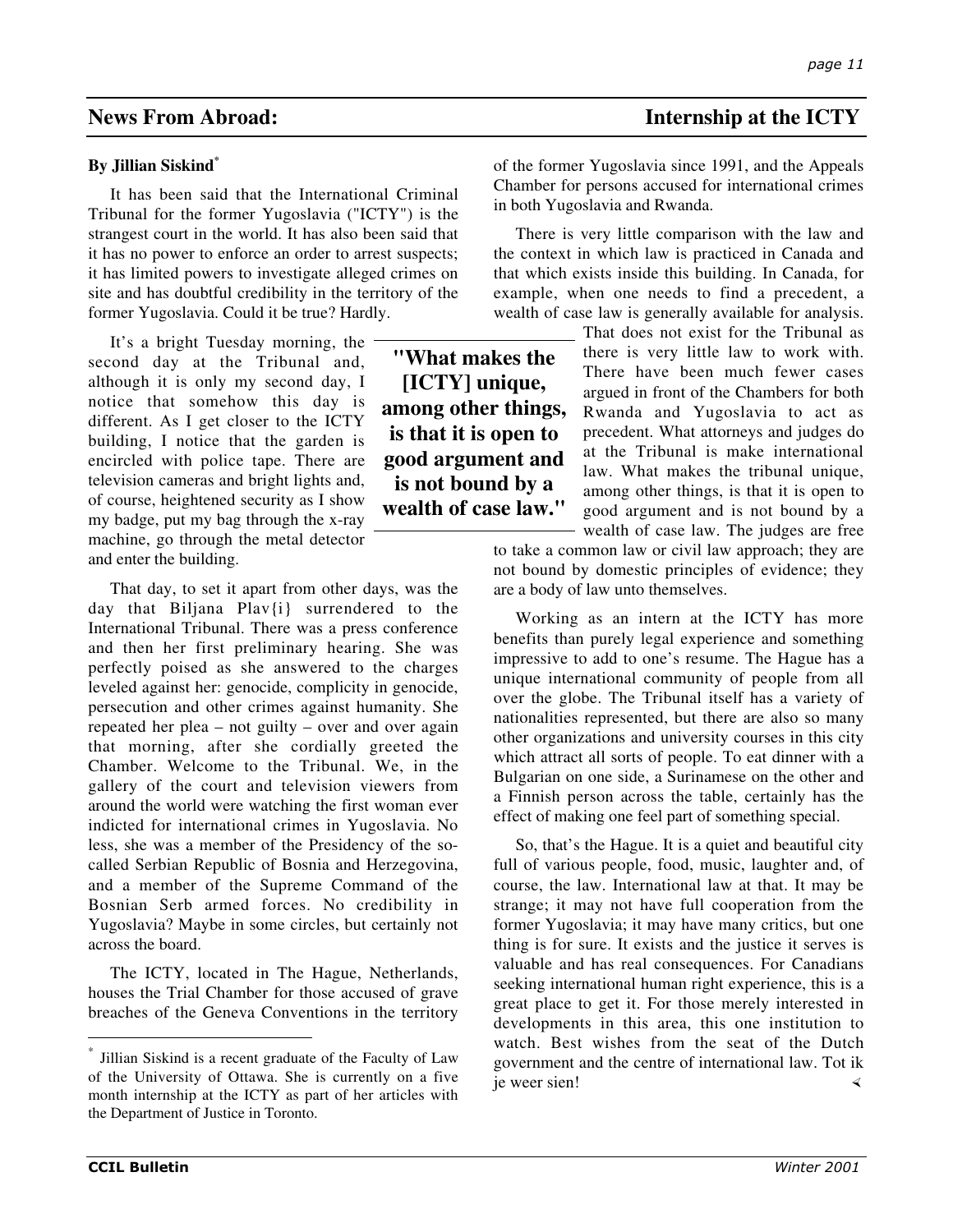## **En Bref In Brief**

#### **CALL FOR PAPERS**

The Consultative Council for Jewish Organizations (CCJO) is an NGO with special consultative status at the United Nations, established to encourage the recognition of human rights for all people and to ensure the input of the Jewish ethical tradition in the development of international human rights law.

One of the CCJO's new series of projects is in connection with the World Conference against Racism, Racial Discrimination, Xenophobia and Related Intolerance, to be held in South Africa in August 2001. The CCJO invites the submission of scholarly papers, 30 to 40 pages (double-spaced), on different aspects of racism and racial discrimination.

 The following topics are likely to be among those to be addressed at the World Conference, but authors are not limited to these:

- $\Rightarrow$  religious freedom;
- $\Rightarrow$  the scope and limits of restitution and compensation for victims of discrimination;
- $\Rightarrow$  the treatment of racism and discrimination by the UN system;
- $\Rightarrow$  developments in the field of racism and discrimination in European law (EU and Council of Europe);
- $\Rightarrow$  racism and the internet;
- ⇒ refugees, internally displaced persons, asylum seekers;
- $\Rightarrow$  racism and the media;
- $\Rightarrow$  racism and the criminal justice system.

Papers accepted will be distributed at the World Conference and will remain permanently available for consultation via the CCJO website. In addition, the CCJO is negotiating with a recognized publisher to produce a collection of selected papers in book form as part of the follow-up to the World Conference. The Horesh Foundation has generously agreed to provide 200.00 (Pounds Sterling) to each author whose paper is selected. Prospective authors are urged to submit a brief description of their topic for consideration as soon as possible.

For further information, please contact Raphael Walden, Adviser to the CCJO, at 42 Dennington Park Road, London NW6 1BD, U.K., by phone at +44 (0)20 7431 2272, or by email at:

<raphaelwalden@aol.com>.

Dr. Penelope Simons, Director and Vice-President of both Lawyers for Social Responsibility and The Simons Foundation, has published "Humanitarian intervention: a review of literature", in the December 2000 issue of The Ploughshares Monitor.

An excerpt from a larger paper prepared for the Ploughshares Rountable on Humanitarian Intervention, the article reviews scholarly opinion on the issues relating to international law and humanitarian intervention, including the role of the UN Security Council. The full text of the article can be found on The Ploughshares Monitor website at:

<http://www.ploughshares.ca>.

#### **NOUVEAU SITE INTERNET**

Un nouveau site Internet viens d'être établi sur le sujet du *Droit international des traités*. Comme annonce l'auteur du site, "les traités jouent un rôle fondamental dans les relations internationales. Ce site se propose d'offrir à un public intéressé une introduction au droit international des traités, c'est à dire des traités écrits conclus entre États et régis par le droit international public. En adoptant une démarche déductive, ce site souhaite présenter le droit international des traités en partant de ses principes inhérents et tels que repris par la Convention de Vienne sur le droit des traités de 1969." Le adresse du site est:

<http://www.droit-internationale-public.net>.

#### **LOCKERBIE TRIAL VERDICT**

On January 31, 2001, a special Scottish Court housed in the Netherlands found guilty one of the two Libyans accused of the December 1988 bombing of Pan Am flight 103 over Lockerbie. The court found Abdelbaset al-Megrahi guilty of murder and sentenced him to 20 years imprisonment in Berlinie prison in Scotland. Although the decision to convict Al-Megrahi was unanimous, the judgment indicates that it had been a close call, with the three judges acknowledging that the prosecution's case had "uncertainties and qualifications" and that key witnesses had repeatedly lied. The full text of the verdict is available at:

<http://www.scotcourts.gov.uk/html/lockerbie.htm> See also <http://www.thelockerbietrial.com>.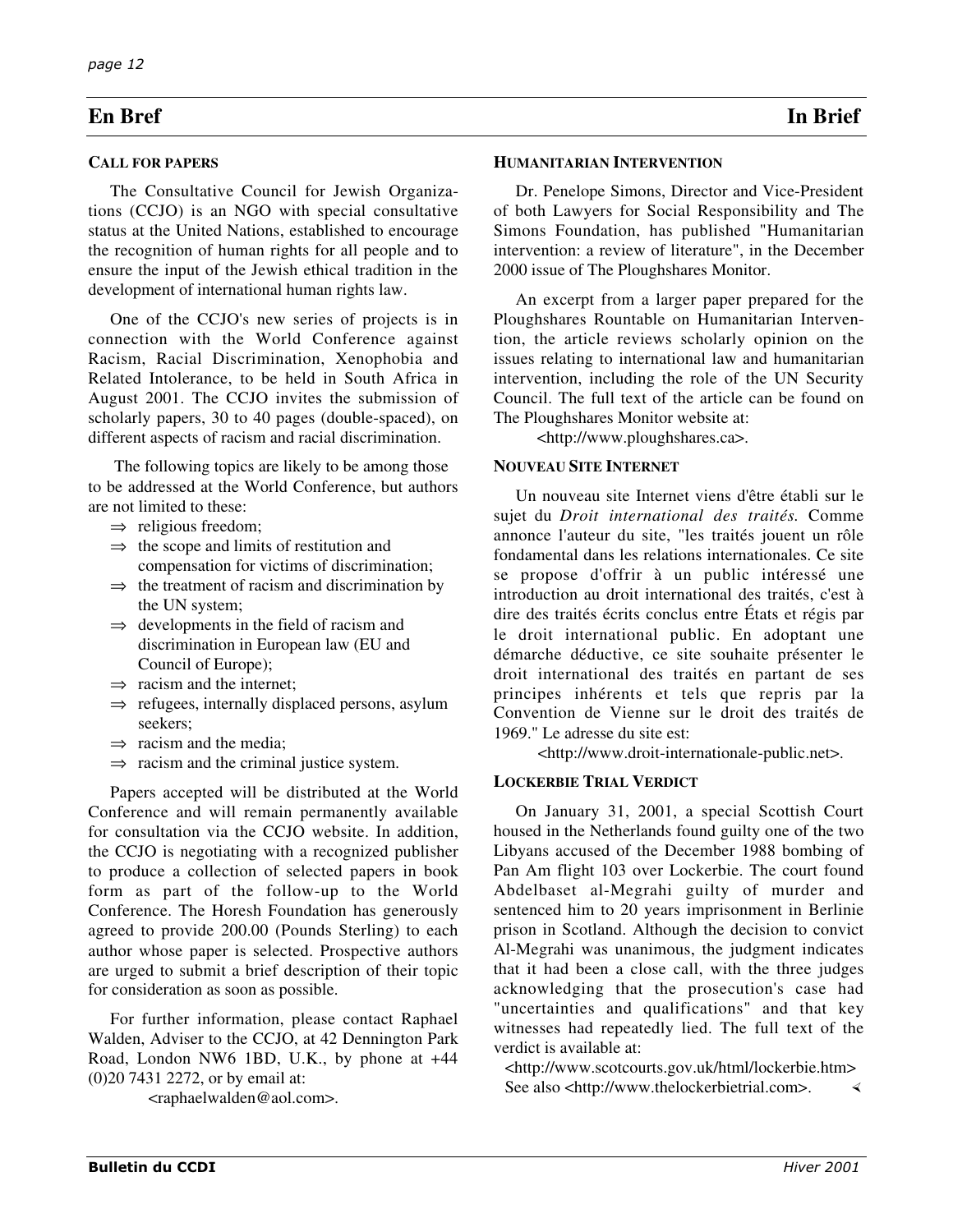# **COMPLIANCE MATTERS**

## **Recent Developments Relating to Compliance under Multilateral Treaties in the Area of Disarmament and International Security**

## *• THE MARKLAND GROUP •*

## **I. BOOK REVIEW - DISARMING IRAQ**

*The Greatest Threat: Iraq, Weapons of Mass Destruction, and the Crisis of Global Security*, by Richard Butler, Public Affairs Books, New York, 2000

## **Reviewed by Sean Howard, Ph.D.\***

Richard Butler's account of his chairmanship of UNSCOM constitutes a powerful indictment both of the regime of Saddam Hussein in its obstruction of

the disarmament efforts of the international community, and of powerful forces within that community in their obstruction and, in Butler's view, ultimate betrayal of the Special Commission's work. The condemnation of Iraq is unsurprising; the criticism of a number of key UN

states – in particular, Russia, France and China – is, from the broader perspective of global nonproliferation efforts, far more troubling.

The book's main claim is quickly established and forcibly developed: in the face of persistent Iraqi noncooperation, the UN Security Council failed to keep the main issue – reversing a clandestine drive to acquire weapons of mass destruction – in view. The primary challenge of disarmament fell prey to secondary considerations: traditional geopolitical allegiances, fear of US 'hyperpower', repugnance at the humanitarian impact of sanctions, etc. Once it became clear to Iraq that the Council was a house divided, the UNSCOM project fell apart.

From Butler's perspective, the Commission's final decline began in October 1997 with the adoption of resolution 1134, intended to deal with the latest Iraqi obstruction. Such non-cooperation, Butler argues, was consistent with the pattern of 'cheat, retreat and cheat again' long-favoured by Baghdad but previously kept in check by critical Security Council resolutions reaffirming unified support for UNSCOM. However, in what Butler describes as "a shocking change of heart," China, France and Russia abstained on 1134, a resolution which, while comparatively mild in tone, threatened to impose travel restrictions on Iraqi officials. Doubtless emboldened by the abstentions, Iraq responded defiantly, ordering the expulsion of US members of

> UNSCOM (and in effect refusing to end his obstruction). This dramatic move seems to mean – although Butler does not say this in so many words – that Saddam had become less concerned about the possibility of the Security Council imposing new sanctions targeted specifically at the leadership group.

Although Security Council unanimity was "surprisingly" restored in November 1997, with the adoption of resolution 1137 condemning Iraq's expulsion order, Butler argues that the die had already been cast. From 1134 on, he suggests, Iraq was convinced the Security Council would be unlikely to penalize it for obstructing the inspectors, either through travel bans or in any other way.

Butler does not simply blame Moscow, Paris and Beijing for the failure to disarm Iraq. He voices criticism of the UN Secretariat, a subject deserving a separate review, and also acknowledges the counterproductive impact of sanctions directed at the general population. Although he emphasizes the obvious importance of compliance and enforcement, he says very little about what might have been the factors motivating Saddam Hussein to comply, to the extent that he did, prior to resolution 1134. Notwithstanding this omission, *The Greatest Threat* amounts to a convincing plea for placing the challenge posed by weapons of mass destruction at the top of the international agenda.

**º º º**



Sean Howard Ph. D (University of Bradford) is the editor of **Disarmament Diplomacy** <http://www.acronym. org.uk> and Adjunct Professor in the Department of Politics, Government and Public Administration at the University College of Cape Breton. He lives in Louisbourg, Nova Scotia.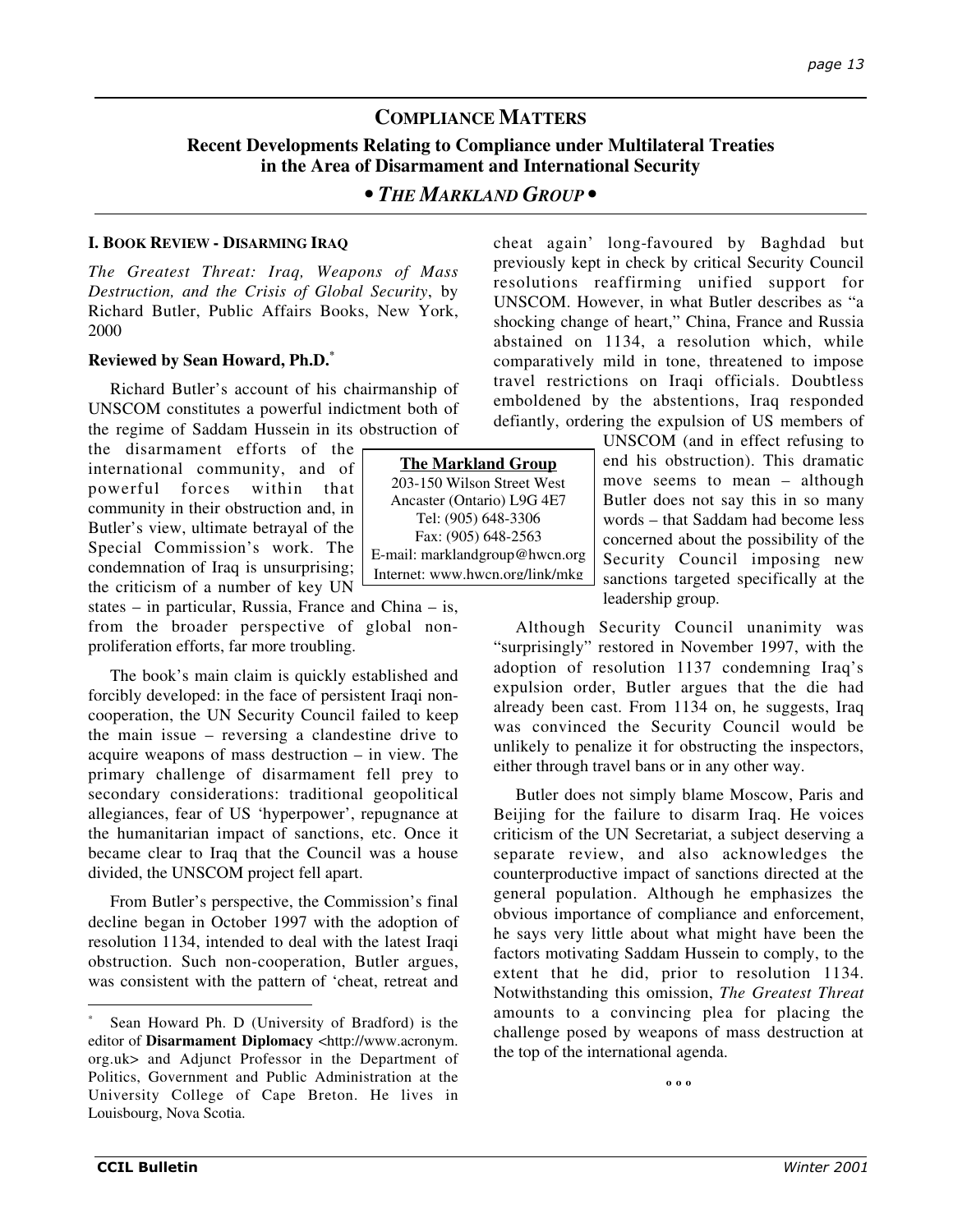## **II. RECENT PUBLICATIONS**

## *Compliance Mechanisms for Disarmament Treaties*

### *By A. Walter Dorn and Douglas S. Scott*

Dr. Dorn is a senior Research Fellow at Cornell University on the faculty at Pearson Peacekeeping Centre in Nova Scotia. Douglas S. Scott is President of The Markland Group. The 19 page article is organised under the following headings:

*Verification of Compliance, Benefits, Penalties, Principles of Response, National Legislation, Other Mechanisms, Dispute Settlement Mechanisms, Graduated Measures, Domestic Implemeting Agency, Amendment and Review Provisions, Withdrawal Clauses, Learning from Other Areas of International Law.*

It contains a table of multilateral treaties signed between 1925 and 1997 summarizing the major prohibitions in each treaty and the compliance provisions.

## *Verification Under Duress*

## *By Stephen Black*

Mr. Black is a Fellow with the International Security Program at the Belfer Center for Science and International Affairs, John F. Kennedy School of Government, Harvard University, Boston. From 1993 - 1999, he was the Historian to UNSCOM.

The 13 page article tells the story of UNSCOM's efforts to bring about the destruction, removal or rendering harmless Iraq's weapons of mass destruction. It carries the tale through to December 1999 with the adoption of UN Security Council Resolution 1284.

Both of the above publications appear in **Verification Yearbook 2000** published by VERTIC (Verification, Research, Training and Information Centre at 15 - 17 St.Cross Street, London, EC1N 8UW, U.K. <http:// www.vertic.org>. The Yearbook is edited by Trevor Findlay.

## *Lessons of the Agreed Framework for Using Engagement as a Non-Proliferation Tool*

## *By Curtis Martin*

The Non-Proliferation Review, Fall 1999, pp.35-50.

The 15 page article identifies a number of problems involved with using incentives as a tool for obtaining compliance with disarmament

obligations. It points to the example of the Agreed Framework signed by North Korea and the US in October 1994 and predicts serious problems with the final stages of its implementation.

## *Honey and Vinegar - Incentives, Sanctions and Foreign Policy*

*Edited by Richard N. Haass and Meghan L. O'Sullivan*

Washington DC: Brookings Institution Press, 2000, xi, 211pp, US\$ 16.95 paper.

The editors have collected a number of case studies on the use of incentives and penalties by the US in dealing with China, Iraq, North Korea, South Africa, the Former Soviet Union and Vietnam. As with Martin's article, the problems of employing incentive-based engagement are outlined.

**º º º**

## **III. LANDMINES CONVENTION AND NON-STATE ACTORS**

*Can rebel groups be persuaded to comply with the Landmines Convention?*

*Note:* The following appeared in the November 2000 issue of VERTIC's newsletter **Trust and Verify:**

A booklet has been published on the issue of how non-state actors (NSAs), such as rebel groups [engaged] in armed combat with government forces, might be encouraged to comply with the 1997 Landmines Convention and how their compliance might be monitored. Unlike the 1997 Additional Protocol 1 to the 1949 Geneva Convention, which applies to certain NSAs such as armed rebel forces, the Landmines Convention … applies only to states.

A March 2000 workshop hosted by the Swiss Campaign to Ban Landmines recommended encouraging NSAs to submit reports on their compliance, similar to those required of states parties under Article 7 of the Convention. NSAs might also be encouraged to allow external monitoring of their activities, a measure beyond the scope of the Convention. Opening dialogue, building trust and creating support for the ban among NSAs were, however, considered to be as important as drawing them into a formal regulatory framework.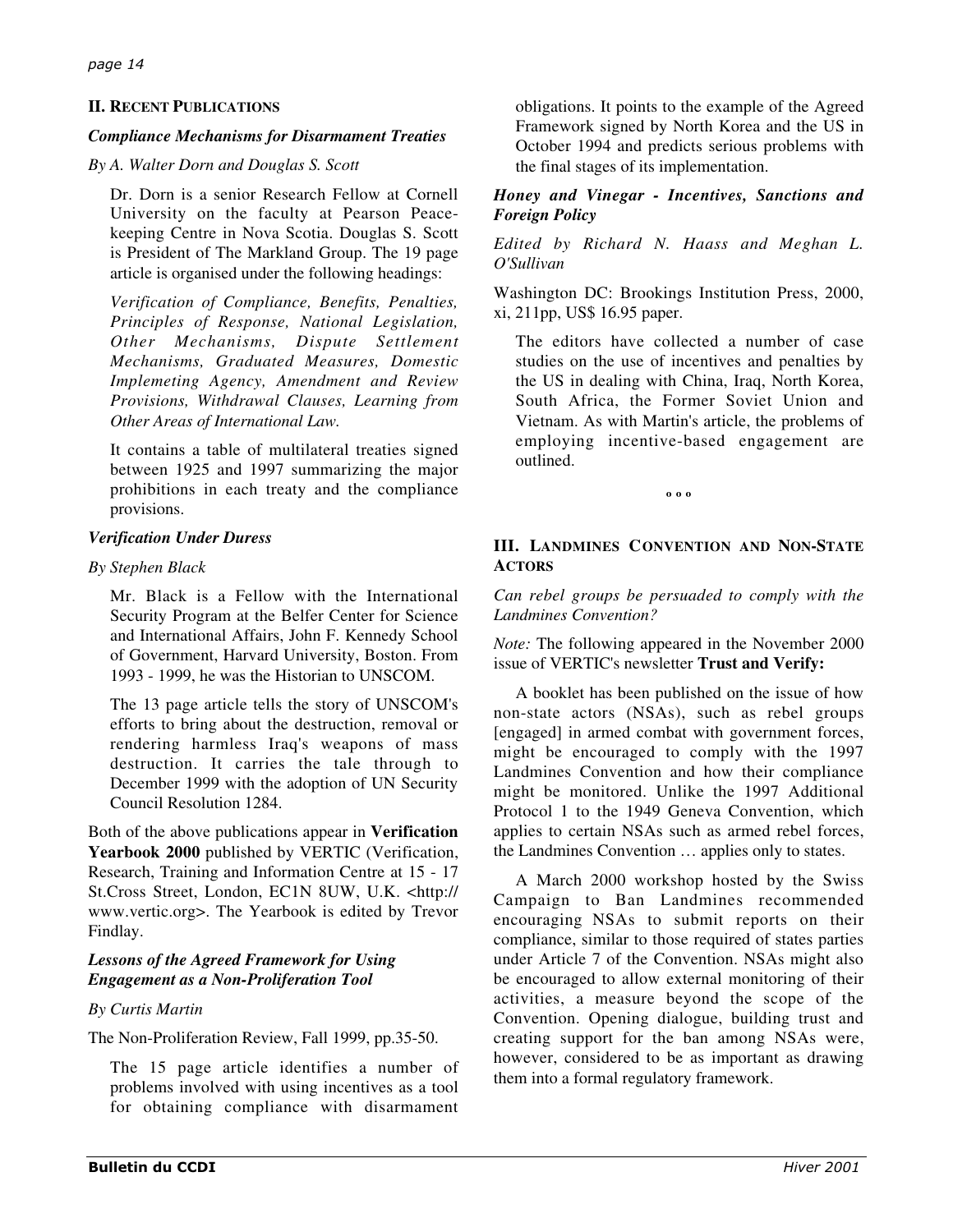Source 'Engaging Non-State Actors in a landmine ban workshop summary proceedings, 24-25 March 2000, Geneva. The Non-State Actor Working Group of the International Campaign to Ban Landmines is continuing work on this issue (see <www.icbl.org>)

**º º º**

### **IV. BOOK EXCERPT - TREATY ENFORCEMENT**

Reviewed elsewhere in this issue is Richard Butler's book *The Greatest Threat* which recounts his experiences as Executive Chairman of UNSCOM from July 1997 to June 1999 . The Markland Group quote here some of his thoughts on enforcement of treaties against weapons of mass destruction:

… *if Saddam gets away with his weapons program, other states - even those that are reluctant to harbor weapons of mass destruction - will feel obliged to obtain them as a deterrent … [230]*

*The treaties against weapons of mass destruction … were crafted with great difficulty ... The confidence they gave to the peoples of the world has been one of the great accomplishments of our time - one that has been damaged, hopefully not irreparably, by the behavior of Iraq… [230]*

… *the fundamental flaw in the Treaty system [ is ] the unreliability of the enforcement mechanism… [235]*

*If we are to save ourselves from the inevitable use of weapons of mass destruction, either by accident or design, then we must provide the missing [element]: absolutely assured enforcement of the obligations under the treaties... [238]*

*It might prove necessary to build a new international organization to carry out the work involved in maintaining the principles and treaties against weapons of mass destruction. Theoretically, a United Nations Council on Weapons of Mass Destruction could be established with the mandate to receive progress reports under the treaties, especially reports on infractions, and to take decisions on the kind of enforcement action needed to be taken, within which there would*

*be no veto power. Clearly, this body would have a strong link to the Security Council because of the latter's overarching mandate for the "maintenance of international peace and security" In this effort the United States has an absolutely critical role to play… [239]*

*By leading the global community in the effort of reducing and then eliminating the unique danger posed by weapons of mass destruction, the United States can assure itself the highest and most justly honored place among nations in the annals of world history… [241]*

*It has often been argued that even though the veto went beyond what was intended, in many respects it served as an important tool in managing the Cold War and possibly saved it from becoming a hot war. But… [its] use in defense of a state violating a treaty against weapons of mass destruction is, in my view, a disaster. [236]*

## **Sylvie Gravel Prize Recipients**

The Sylvie Gravel Prize was established in 1986 in recognition of Sylvie Gravel's contribution to the Canadian Council on International Law. The annual prize of \$200 is awarded to one or two graduate students in law at the University of Ottawa for the best Masters thesis or Memorial in public or private international law.

The prize for 1999-2000 was awarded to Ludmilla Allongue for her memorial entitled *Les modalités de résolution des conflits entre marques de commerce et noms de domaine de l'Internet* and Dina Koutouki for her Masters thesis entitled *Reconsidering Copyright Protection for Software and Databases*. Each recipient will be awarded \$100.

Previous recipients include: Parimal Kasbekar (1985-86), Grace Ntieyong Akpan (1988-89), Steven MacDonald (1989-90), Grégoire Bisson (1990-91), Gang Wu (1991-92), Abhimanyu Jalan (1992-93), Satinder Cheema (1993-94), Oxana Selska (1994-95), Normand Bonin (1995-96), Ausma Khan (1996-97), Philippe Lortie (1996-97), Stéphane Jean (1997-98), Julie Boulanger (1998-99) and Frédérique Couette (1998-99).